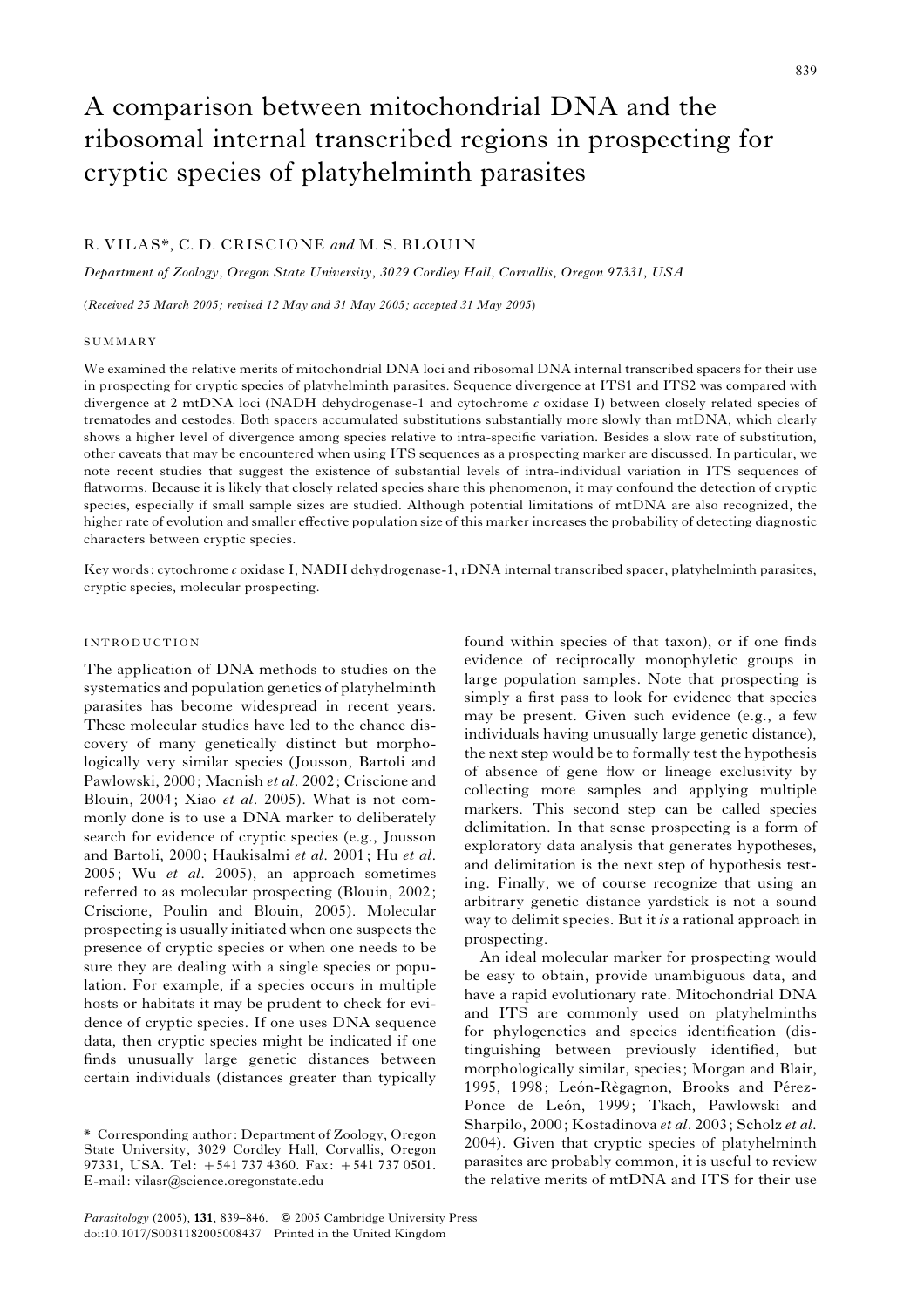### R. Vilas, C. D. Criscione and M. S. Blouin 840

| Table 1. Species and GenBank accessions corresponding to the sequences used in this study |  |  |  |  |  |  |  |  |  |  |
|-------------------------------------------------------------------------------------------|--|--|--|--|--|--|--|--|--|--|
|-------------------------------------------------------------------------------------------|--|--|--|--|--|--|--|--|--|--|

| <b>TREMATODA</b><br>AY269443<br>Deropegus aspina A<br>AY269445-<br>AY269466<br>AY269444<br>AY269511-<br>Deropegus aspina B<br>AY2969532<br>U58098<br>AF025837<br>U58098<br>Echinostoma caproni<br>U58100<br>U58100<br>AF025834<br>Echinostoma paraensei<br>Echinostoma revolutum<br>AY168930<br>AY168930<br>AY168933<br>U58102<br>U58102<br>AF025832<br>Echinostoma robustum<br>Echinostoma trivolvis<br>U58097<br>U58097<br>AF025831<br>NC002546<br>Fasciola hepatica<br>AJ557568<br>$\overline{\phantom{m}}$<br>AJ557569<br>AF286338<br>Fasciola gigantica<br>$\overline{\phantom{0}}$<br>Glypthelmins brownorumae<br>AY278062<br>$\overline{\phantom{0}}$<br>AY278060<br>Glypthelmins facioi<br>AY278061<br>Glypthelmins tuxtlasensis<br>Lecithochirium rufoviride*<br>Unpubl.<br>Unpubl.<br>- | Species                        | ITS1    | ITS <sub>2</sub> | ND1     | <b>COI</b> |
|---------------------------------------------------------------------------------------------------------------------------------------------------------------------------------------------------------------------------------------------------------------------------------------------------------------------------------------------------------------------------------------------------------------------------------------------------------------------------------------------------------------------------------------------------------------------------------------------------------------------------------------------------------------------------------------------------------------------------------------------------------------------------------------------------|--------------------------------|---------|------------------|---------|------------|
|                                                                                                                                                                                                                                                                                                                                                                                                                                                                                                                                                                                                                                                                                                                                                                                                   |                                |         |                  |         |            |
|                                                                                                                                                                                                                                                                                                                                                                                                                                                                                                                                                                                                                                                                                                                                                                                                   |                                |         |                  |         |            |
|                                                                                                                                                                                                                                                                                                                                                                                                                                                                                                                                                                                                                                                                                                                                                                                                   |                                |         |                  |         |            |
|                                                                                                                                                                                                                                                                                                                                                                                                                                                                                                                                                                                                                                                                                                                                                                                                   |                                |         |                  |         |            |
|                                                                                                                                                                                                                                                                                                                                                                                                                                                                                                                                                                                                                                                                                                                                                                                                   |                                |         |                  |         |            |
|                                                                                                                                                                                                                                                                                                                                                                                                                                                                                                                                                                                                                                                                                                                                                                                                   |                                |         |                  |         |            |
|                                                                                                                                                                                                                                                                                                                                                                                                                                                                                                                                                                                                                                                                                                                                                                                                   |                                |         |                  |         |            |
|                                                                                                                                                                                                                                                                                                                                                                                                                                                                                                                                                                                                                                                                                                                                                                                                   |                                |         |                  |         |            |
|                                                                                                                                                                                                                                                                                                                                                                                                                                                                                                                                                                                                                                                                                                                                                                                                   |                                |         |                  |         |            |
|                                                                                                                                                                                                                                                                                                                                                                                                                                                                                                                                                                                                                                                                                                                                                                                                   |                                |         |                  |         |            |
|                                                                                                                                                                                                                                                                                                                                                                                                                                                                                                                                                                                                                                                                                                                                                                                                   |                                |         |                  |         |            |
|                                                                                                                                                                                                                                                                                                                                                                                                                                                                                                                                                                                                                                                                                                                                                                                                   |                                |         |                  |         |            |
|                                                                                                                                                                                                                                                                                                                                                                                                                                                                                                                                                                                                                                                                                                                                                                                                   |                                |         |                  |         | AY278055   |
|                                                                                                                                                                                                                                                                                                                                                                                                                                                                                                                                                                                                                                                                                                                                                                                                   |                                |         |                  |         | AY278053   |
|                                                                                                                                                                                                                                                                                                                                                                                                                                                                                                                                                                                                                                                                                                                                                                                                   |                                |         |                  |         | AY278054   |
|                                                                                                                                                                                                                                                                                                                                                                                                                                                                                                                                                                                                                                                                                                                                                                                                   |                                |         |                  |         |            |
|                                                                                                                                                                                                                                                                                                                                                                                                                                                                                                                                                                                                                                                                                                                                                                                                   | Lecithochirium furcolabiatum A | Unpubl. |                  | Unpubl. |            |
| Unpubl.<br>Unpubl.<br>Lecithochirium furcolabiatum B                                                                                                                                                                                                                                                                                                                                                                                                                                                                                                                                                                                                                                                                                                                                              |                                |         |                  |         |            |
| Paragonimus hokuoensis<br>AY618756<br>$\overline{\phantom{0}}$                                                                                                                                                                                                                                                                                                                                                                                                                                                                                                                                                                                                                                                                                                                                    |                                |         |                  |         | AY618837   |
| AY618757<br>U97215<br>Paragonimus miyazaki                                                                                                                                                                                                                                                                                                                                                                                                                                                                                                                                                                                                                                                                                                                                                        |                                |         |                  |         |            |
| AY618752<br>U97216<br>Paragonimus skrjabini                                                                                                                                                                                                                                                                                                                                                                                                                                                                                                                                                                                                                                                                                                                                                       |                                |         |                  |         |            |
| AF040942<br>U97208<br>Paragonimus westermani (Jap.)<br>U96907<br>$\overline{\phantom{0}}$                                                                                                                                                                                                                                                                                                                                                                                                                                                                                                                                                                                                                                                                                                         |                                |         |                  |         |            |
| U96909<br>U97211<br>Paragonimus westermani (Mal.)<br>AF071426                                                                                                                                                                                                                                                                                                                                                                                                                                                                                                                                                                                                                                                                                                                                     |                                |         |                  |         |            |
| U97213<br>Paragonimus westermani (Phil.)<br>AF040943<br>U96910                                                                                                                                                                                                                                                                                                                                                                                                                                                                                                                                                                                                                                                                                                                                    |                                |         |                  |         |            |
| AB094992<br>U97212<br>Paragonimus westermani (Thail.)                                                                                                                                                                                                                                                                                                                                                                                                                                                                                                                                                                                                                                                                                                                                             |                                |         |                  |         |            |
| AF146035<br>Schistosoma bovis<br>$\overline{\phantom{0}}$                                                                                                                                                                                                                                                                                                                                                                                                                                                                                                                                                                                                                                                                                                                                         |                                |         |                  |         | AY157212   |
| AY197344<br>AY197344<br>Schistosoma edwardiense                                                                                                                                                                                                                                                                                                                                                                                                                                                                                                                                                                                                                                                                                                                                                   |                                |         |                  |         | AY197347   |
| Schistosoma haematobium<br>Z21716<br>Z21716                                                                                                                                                                                                                                                                                                                                                                                                                                                                                                                                                                                                                                                                                                                                                       |                                |         |                  |         | AY157209   |
| AY197343<br>AY197343<br>Schistosoma hippopotami<br>$\overline{\phantom{0}}$                                                                                                                                                                                                                                                                                                                                                                                                                                                                                                                                                                                                                                                                                                                       |                                |         |                  |         | AY197346   |
| Z21717<br>Schistosoma intercalatum<br>Z21717                                                                                                                                                                                                                                                                                                                                                                                                                                                                                                                                                                                                                                                                                                                                                      |                                |         |                  |         | AY157208   |
| NC002544<br>U22167<br>U82264<br>Schistosoma japonicum                                                                                                                                                                                                                                                                                                                                                                                                                                                                                                                                                                                                                                                                                                                                             |                                |         |                  |         |            |
| U82398<br>AF295106<br>U82262<br>Schistosoma malayensis                                                                                                                                                                                                                                                                                                                                                                                                                                                                                                                                                                                                                                                                                                                                            |                                |         |                  |         |            |
| AF029309<br>U22168<br>Schistosoma mansoni<br>$\qquad \qquad -$                                                                                                                                                                                                                                                                                                                                                                                                                                                                                                                                                                                                                                                                                                                                    |                                |         |                  |         | NC002545   |
| Z21718<br>Z21718<br>Schistosoma matheei                                                                                                                                                                                                                                                                                                                                                                                                                                                                                                                                                                                                                                                                                                                                                           |                                |         |                  |         | AY157211   |
| NC002529<br>U89871<br>U22169<br>U82263<br>Schistosoma mekongi                                                                                                                                                                                                                                                                                                                                                                                                                                                                                                                                                                                                                                                                                                                                     |                                |         |                  |         |            |
| AF531312<br>Schistosoma rodhaini<br>AF531312                                                                                                                                                                                                                                                                                                                                                                                                                                                                                                                                                                                                                                                                                                                                                      |                                |         |                  |         | AY157202   |
| <b>CESTODA</b>                                                                                                                                                                                                                                                                                                                                                                                                                                                                                                                                                                                                                                                                                                                                                                                    |                                |         |                  |         |            |
| Echinococcus equinus<br>AJ237773<br>AF346403                                                                                                                                                                                                                                                                                                                                                                                                                                                                                                                                                                                                                                                                                                                                                      |                                |         |                  |         | AF346403   |
| AF297617<br>Echinococcus granulosus G1<br>AJ237777                                                                                                                                                                                                                                                                                                                                                                                                                                                                                                                                                                                                                                                                                                                                                |                                |         |                  |         | AF297617   |
| Echinococcus granulosus G7<br>AJ237821<br>AJ237638                                                                                                                                                                                                                                                                                                                                                                                                                                                                                                                                                                                                                                                                                                                                                |                                |         |                  |         | AF458876   |
| Echinococcus granulosus G10<br>AY185199<br>AF525297                                                                                                                                                                                                                                                                                                                                                                                                                                                                                                                                                                                                                                                                                                                                               |                                |         |                  |         | AF525457   |
| NC000928<br>Echinococcus multilocularis<br>AJ237778                                                                                                                                                                                                                                                                                                                                                                                                                                                                                                                                                                                                                                                                                                                                               |                                |         |                  |         | NC000928   |
| Echinococccus ortleppi<br>AJ237774<br>AJ237636<br>M84665                                                                                                                                                                                                                                                                                                                                                                                                                                                                                                                                                                                                                                                                                                                                          |                                |         |                  |         |            |
| AY299557<br>Paranoplocephala alternata                                                                                                                                                                                                                                                                                                                                                                                                                                                                                                                                                                                                                                                                                                                                                            |                                |         |                  |         | AY181502   |
| AY752661<br>Paranoplocephala arctica                                                                                                                                                                                                                                                                                                                                                                                                                                                                                                                                                                                                                                                                                                                                                              |                                |         |                  |         | AY181509   |
| AY752655<br>Paranoplocephala fellmani                                                                                                                                                                                                                                                                                                                                                                                                                                                                                                                                                                                                                                                                                                                                                             |                                |         |                  |         | AY586612   |
| AY752660<br>Paranoplocephala kalelai                                                                                                                                                                                                                                                                                                                                                                                                                                                                                                                                                                                                                                                                                                                                                              |                                |         |                  |         | AY189959   |
| AY752658<br>Paranoplocephala macrocephala                                                                                                                                                                                                                                                                                                                                                                                                                                                                                                                                                                                                                                                                                                                                                         |                                |         |                  |         | AY181518   |
| AY752662<br>Paranoplocephala primordialis                                                                                                                                                                                                                                                                                                                                                                                                                                                                                                                                                                                                                                                                                                                                                         |                                |         |                  |         | AY568218   |
| Paranoplocephala serrata<br>AF314414                                                                                                                                                                                                                                                                                                                                                                                                                                                                                                                                                                                                                                                                                                                                                              |                                |         |                  |         | AY568220   |
| NC004826<br>Taenia asiatica<br>AY606272                                                                                                                                                                                                                                                                                                                                                                                                                                                                                                                                                                                                                                                                                                                                                           |                                |         |                  |         | NC004826   |
| AY392045<br>AJ239106<br>Taenia saginata                                                                                                                                                                                                                                                                                                                                                                                                                                                                                                                                                                                                                                                                                                                                                           |                                |         |                  |         | AB107242   |

\* Unpublished data for Lecithochirium species.

in the molecular prospecting in this group of organisms. Little is known about the relative divergence rates of nuclear versus mtDNA in flatworms (Morgan and Blair, 1998), so here we first establish the relative levels of intra-versus inter-specific variation typical of the two types of markers in flatworms. Then we review data on molecular evolution of each marker and discuss caveats that may be encountered when using either mtDNA and ITS as a prospecting marker in platyhelminths.

#### MATERIALS AND METHODS

We obtained DNA sequences from GenBank for pairs of congeners for which both mitochondrial sequence data and ITS data were available (Table 1).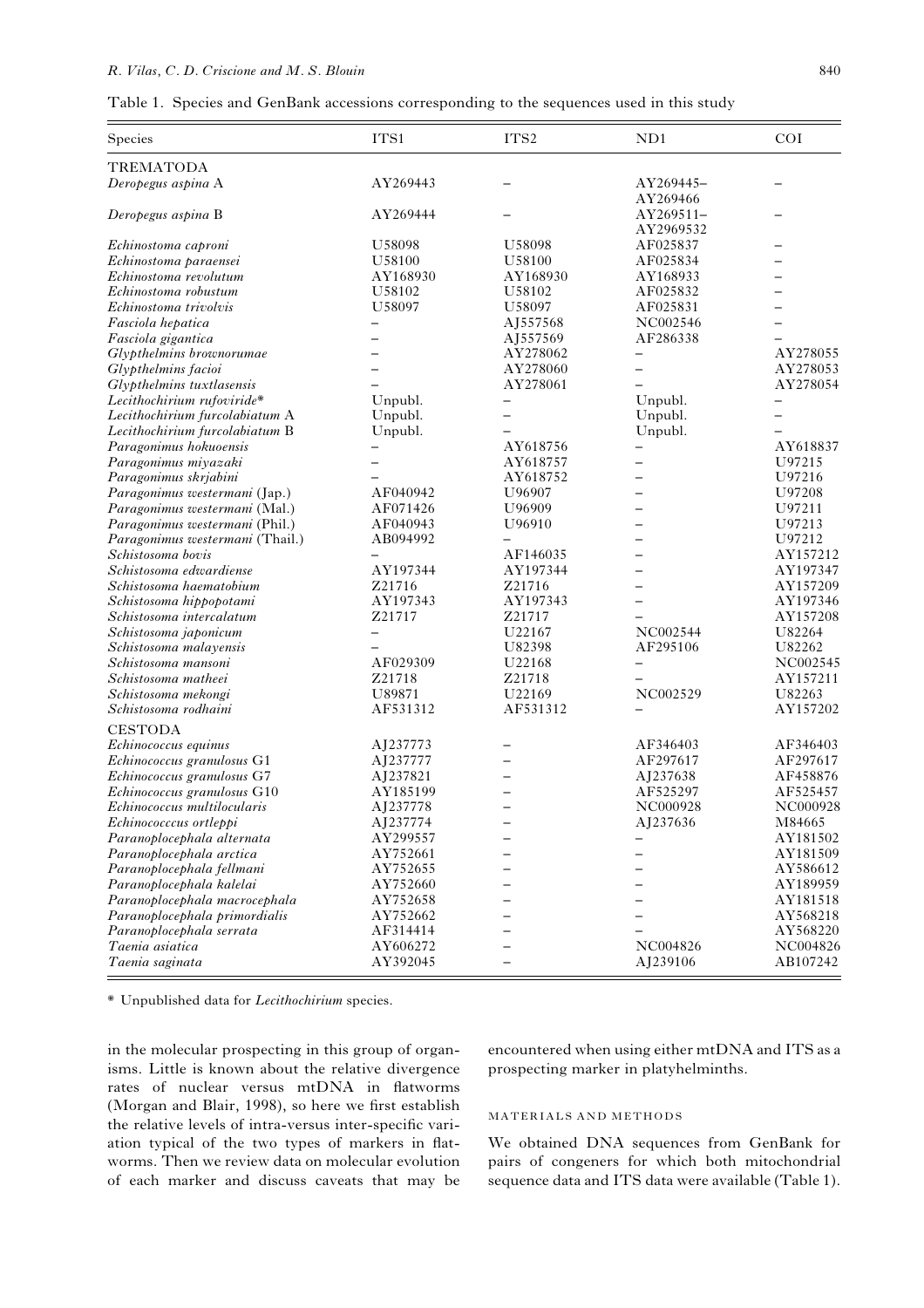When available, previous phylogenetic information was used to ensure that comparisons were among closely related or sister species. Our goal is not to use this information to identify a minimum genetic distance for defining species, but to compare the relative rates of evolution of the two markers, and evaluate which is more useful in molecular prospecting for cryptic species. Because certain studies suggest that ITS1 appears to accumulate substitution at higher rate than ITS2 (Morgan and Blair, 1995; van Herwerden, Blair and Agatsuma, 1999; Tkach et al. 2000), we included data from both loci separately. Although the mitochondrial genome contains different functional units (genes), the whole molecule is a single genealogical unit due to a lack of recombination. However, the rate of substitution among mitochondrial genes is variable. Thus, we restricted the data set to species pairs for which nicotinamide adenine dinucleotide dehydrogenase subunit 1 (ND1) and cytochrome  $\epsilon$  oxidase subunit 1 (COI) sequences were available. These are the most commonly used mitochondrial markers in molecular systematics of flatworms. According to the identification given in Kostadinova et al. (2003), the Echinostoma robustum sequences used in this study were those provided by Morgan and Blair (1998) as a German isolate of Echinostoma revolutum. Several strains of *Echinococcus granulosus* that could represent different species were included in the comparative analyses. We followed the recent proposition of species status for 2 'strains' (G4 and G5) of Echinococcus granulosus, which were named E. equinus and E. *ortleppi*, respectively (see Thompson and McManus, 2002). We also compared specimens identified as *Paragonimus westermani* from different localities that probably constitute cryptic species (Blair et al. 1997). Recently, the reduction of Paragonimus skrjabini and P. miyazakii to subspecific status has been suggested (Blair et al. 2005); however, we retain the original designation. Species of Lecithochirium show both repetitive elements within ITS1 and length variation for this spacer within a single individual (unpublished observation). We assumed that intra-individual ITS1 length variation found within Lecithochirium species was due to variation in the number of repeats and not owing to the presence of paralogues in other rDNA loci. Because of the size of the repetitive region, only the 5' end was compared among species. Similarly, a repeat region present in ITS1 of some species of Schistosoma was not included in the comparisons between S. mekongi and S. malayensis, and species of the S. haematobium group. Repeats in the ITS were not observed for other species in our data set. The mtDNA sequences aligned unambiguously with no gaps. However, because ITS is a non-coding sequence, frequent insertions or deletions (indels) were present in the comparison of different taxa, making the alignment more complicated than in the case of



Fig. 1. Cytochrome  $c$  oxidase I uncorrected  $\phi$  distance versus ribosomal DNA internal transcribed spacer1 uncorrected  $p$  distance for each species pair. The diagonal line indicates where equal distances for both markers would lie.

mtDNA genes. In order to be consistent we aligned each species pair using Clustal W, applying the same algorithm in all cases. The percentage of sequence difference was computed as the proportion of nucleotide sites at which 2 sequences are different (uncorrected  $p$ ). No correction is necessary for multiple changes because the sequences of closely related species exhibit little divergence. Thus, uncorrected  $p$  is an estimate of the accumulated number of nucleotide substitutions per site. Because ND1 sequences of multiple individuals were available for Lecithochirium and Deropegus species, we computed average distances between sibling species in each case. MEGA 2.0 (Kumar et al. 2001) was used to make all calculations.

### RESULTS AND DISCUSSION

Comparisons of genetic distances from pairs of congeners for both mtDNA and ITS sequences clearly demonstrated that mtDNA sequences of platyhelminths accumulate nucleotide substitutions at a much higher rate than ITS (Fig. 1). It is notable that several pairs of congeners showed up to 10% divergence at the mtDNA, but about 1% at the ITS (Table 2). Species pairs of platyhelminths that have approximately 1% divergence between ITS sequences are relatively frequent (Després et al. 1992; Kane and Rollinson, 1994; Anderson and Barker, 1998; Criscione and Blouin, 2004). This degree of variation in the ITS was also typical of the variation within and among individuals of the same species (e.g., van Herwerden et al. 1999; Macnish et al. 2002). In contrast, large population samples from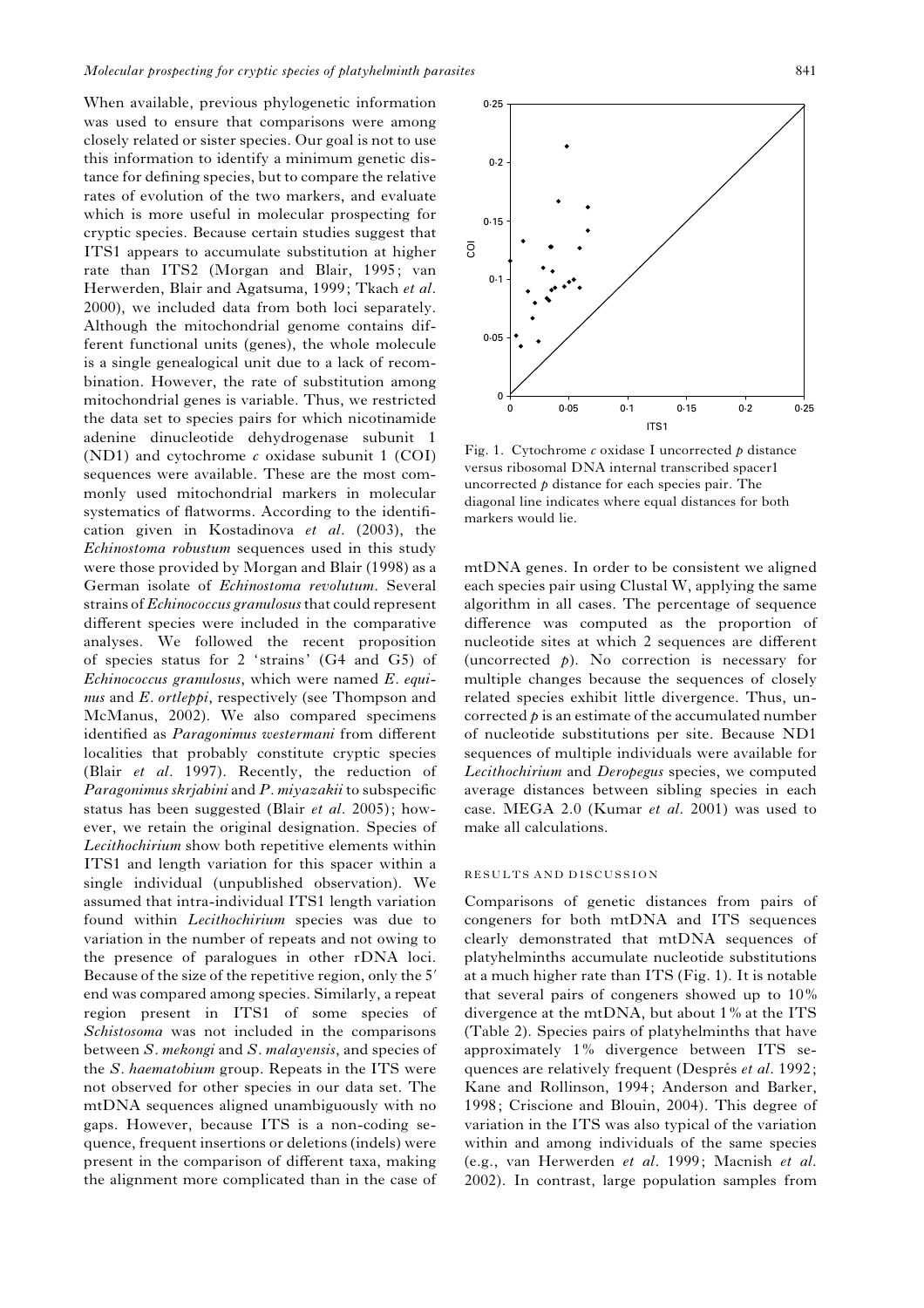# R. Vilas, C. D. Criscione and M. S. Blouin 842

| Table 2. Mitochondrial and internal transcribed spacer distances for each species pair |  |  |  |  |  |
|----------------------------------------------------------------------------------------|--|--|--|--|--|
|                                                                                        |  |  |  |  |  |

|                                                                   | ITS1           | ITS <sub>2</sub>         | ND1                  | COI            |
|-------------------------------------------------------------------|----------------|--------------------------|----------------------|----------------|
| <b>TREMATODA</b>                                                  |                |                          |                      |                |
| Deropegus                                                         |                |                          |                      |                |
| $D.$ aspina $A$ - $D.$ aspina $B$<br>Echinostoma                  | 0.018          |                          | $0.101*$             |                |
| E. caproni-E. paraensei                                           | 0.022          | 0.019                    | 0.150                |                |
| $E.$ caproni- $E.$ robustum                                       | 0.010          | 0.026                    | 0.147                |                |
| E. caproni-E. trivolvis                                           | 0.022          | 0.024                    | 0.150                |                |
| E. caproni-E. revolutum                                           | 0.032          | 0.038                    | 0.166                |                |
| E. paraensei-E. robustum                                          | 0.015          | 0.007                    | 0.161                |                |
| E. paraensei-E. revolutum<br>E. paraensei-E. trivolvis            | 0.035<br>0.017 | 0.019<br>0.005           | 0.162<br>0.138       |                |
| E. revolutum-E. trivolvis                                         | 0.044          | 0.024                    | 0.130                |                |
| E. revolutum-E. robustum                                          | 0.024          | 0.026                    | 0.119                |                |
| E. trivolvis-E. robustum                                          | 0.021          | 0.124                    | 0.130                |                |
| Fasciola                                                          |                |                          |                      |                |
| F. hepatica-F. gigantica                                          |                | 0.014                    | 0.103                |                |
| Glypthelmins                                                      |                |                          |                      |                |
| G. brownorumae-G. facioi                                          |                | 0.010                    |                      | 0.126          |
| G. brownorumae-G. tuxtlasensis                                    |                | 0.014                    |                      | 0.119          |
| G. facioi-G. tuxtlasensis                                         |                | 0.007                    |                      | 0.119          |
| Lecithochirium                                                    |                |                          |                      |                |
| L. rufoviride-L. furcolabiatumA                                   | 0.026          | -                        | $0.118*$             |                |
| L. rufoviride-L. furcolabiatumB                                   | 0.026<br>0.026 | $\overline{\phantom{0}}$ | $0.121*$<br>$0.076*$ |                |
| L. furcolabiatumA-L. furcolab.B                                   |                |                          |                      |                |
| Paragonimus                                                       |                | 0.003                    |                      | 0.097          |
| P. skrjabini-P. miyazaki<br>P. skjrabini-P. hokuoensis            |                | 0.003                    |                      | 0.063          |
| P. hokuoensis-miyazaki                                            |                | 0.006                    |                      | 0.097          |
| P. westermani Malaysia-Japan                                      | 0.036          | 0.017                    |                      | 0.107          |
| P. westermani Malaysia-Philippines                                | 0.021          | 0.003                    |                      | 0.087          |
| P. westermani Malaysia-Thailand                                   | 0.015          |                          |                      | 0.090          |
| P. westermani Japan-Philippines                                   | 0.028          | 0.020                    |                      | 0.110          |
| P. westermani Japan-Thailand                                      | 0.035          |                          |                      | 0.128          |
| P. westermani Philippines-Thailand                                | 0.019          |                          |                      | 0.067          |
| Schistosoma                                                       |                |                          |                      |                |
| S. mekongi-S. malayensis                                          | 0.046          | 0.015                    | 0.108                | 0.094          |
| S. mekongi-S. japonicum<br>S. malayensis-S. japonicum             |                | 0.060<br>0.080           | 0.347<br>0.354       | 0.158<br>0.164 |
| S. haematobium-S. intercalatum                                    | 0.000          | 0.013                    |                      | 0.116          |
| S. haematobium-S. mattheei                                        | 0.066          | 0.029                    |                      | 0.162          |
| S. intercalatum-S. mattheei                                       | 0.066          | 0.016                    |                      | 0.142          |
| S. bovis-S. mattheei                                              |                | 0.016                    |                      | 0.138          |
| S. bovis-S. intercalatum                                          |                | 0.000                    |                      | 0.065          |
| S. bovis-S. haematobium                                           |                | 0.013                    |                      | 0.113          |
| S. hippopotami-S. edwardiense                                     | 0.048          | 0.019                    |                      | 0.214          |
| S. rodhaini-S. mansoni                                            | 0.011          | 0.010                    |                      | 0.133          |
| <b>CESTODA</b>                                                    |                |                          |                      |                |
| Echinococcus                                                      | 0.050          |                          | 0.155                | 0.098          |
| E. granulosus G1-E. granulosus G7<br>E. granulosus G10-E. equinus | 0.033          |                          | 0.129                | 0.082          |
| E. granulosus G10-E. ortleppi                                     | 0.009          |                          | 0.068                | 0.043          |
| E. granulosus G10-E. multilocularis                               | 0.054          |                          | 0.158                | 0.100          |
| $E.$ equinus- $E.$ ortleppi                                       | 0.038          |                          | 0.122                | 0.093          |
| $E.$ equinus- $E.$ multilocularis                                 | 0.035          |                          | 0.145                | 0.091          |
| $E.$ ortleppi- $E.$ multilocularis                                | 0.059          |                          | 0.157                | 0.093          |
| Paranoplocephala                                                  |                |                          |                      |                |
| P. arctica-P. alternata                                           | 0.005          |                          |                      | 0.052          |
| P. arctica-P. serrata                                             | 0.034          |                          |                      | 0.128          |
| P. serrata-P. alternata<br>P. macrocephala-P. kalelai             | 0.059<br>0.031 |                          |                      | 0.127<br>0.084 |
| P. primordialis-P. fellmani                                       | 0.041          |                          |                      | 0.167          |
| Taenia                                                            |                |                          |                      |                |
| T. saginata-T. asiatica                                           | 0.024          |                          | 0.053                | 0.047          |
|                                                                   |                |                          |                      |                |

\* Average distances between sibling species.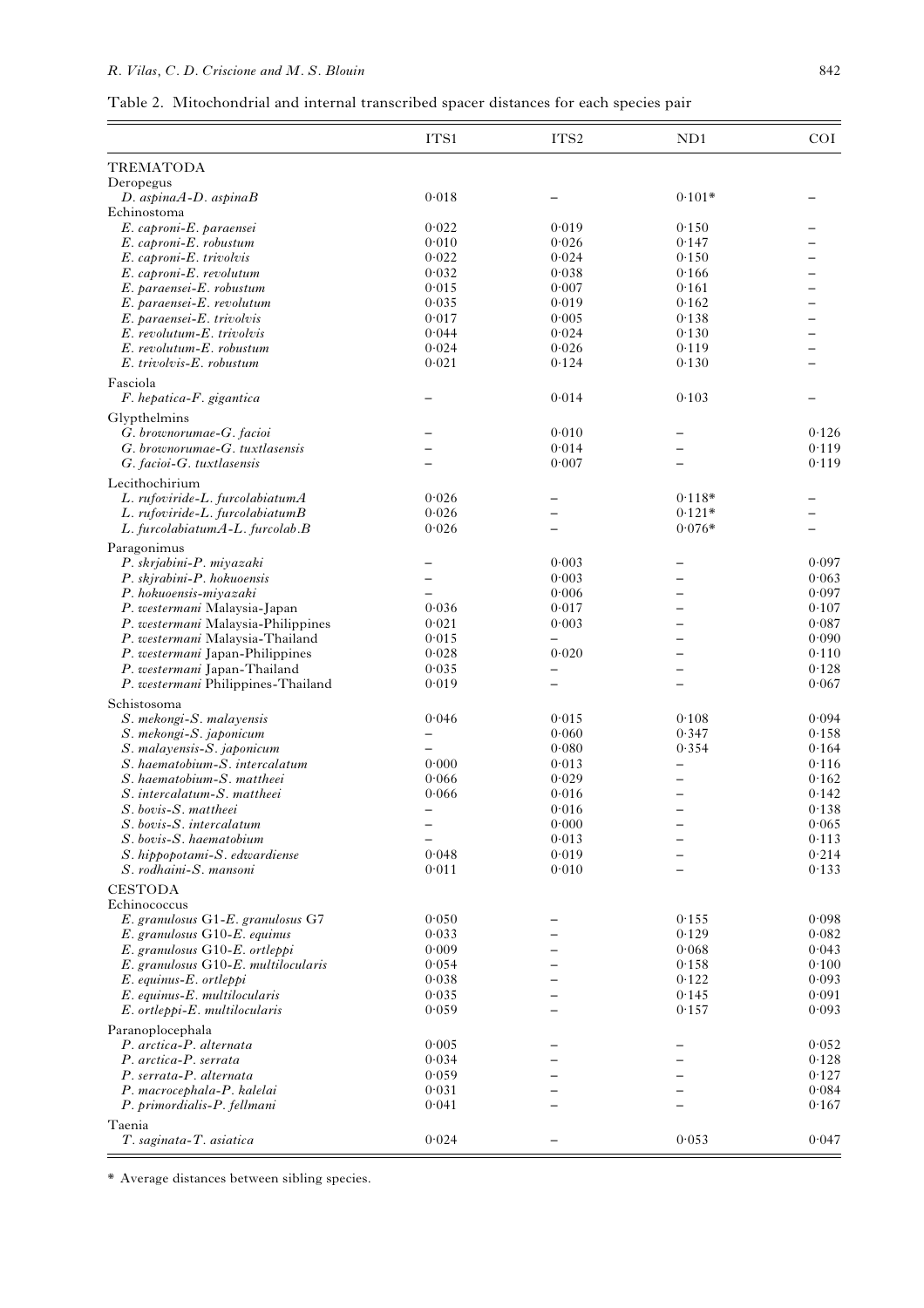Table 3. ND1 average and maximum percentage of sequence differences observed between individuals within populations of trematodes

| <b>Species</b>               | Average     | Maximum    | N   |
|------------------------------|-------------|------------|-----|
| Deropegus aspina $A^*$       | 0.5         | 1.6        | 66  |
| Deropegus aspina $B^*$       | $1 \cdot 1$ | $2\cdot 0$ | 89  |
| Lecithochirium furcolabiatum | $1 \cdot 3$ | 2.2        | 19  |
| Lecithochirium fusiforme     | $1 \cdot 1$ | 2.3        | 27  |
| Lecithochirium musculus      | 0.03        | 0.3        | 19  |
| Lecithochirium rufoviride    | 0.5         | 1·6        | 22. |
| Nanophyetus salmicola*       | 0.8         | 2.2        | 91  |
| Plagioporus shawi*           | 0.8         | 2.2        | 52  |

 $(N$  is the number of individuals studied.)

\* Data over 3 or 4 geographical populations.

species of trematodes show maximum intraspecific divergences ranging from  $0.3$  to  $2.2\%$  at mtDNA (Table 3). These values do not overlap with divergences between species (Table 2). Thus, for example, if one has a sample of individuals that are putatively from a single population, then the presence of individuals differing by more than say, 5% at mtDNA should raise a red flag and motivate further investigation.

In accordance with previous data on flatworms (Gasser, Zhu, and McManus, 1999; Obwaller et al. 2004), our results suggest that COI exhibits less divergence between pairs than ND1 (Table 2). Nevertheless, even COI accumulates substitutions substantially more quickly than ITS1 (Fig. 1), which is considered more variable than ITS2. Interestingly, comparisons between ITS1 and ITS2 did not reveal a consistent pattern in terms of which region had a higher nucleotide substitution rate. This inconsistent pattern is in contrast to previous studies in flatworms that suggest ITS1 is more variable than ITS2 (Luton, Walker and Blair, 1992; Morgan and Blair, 1995; van Herwerden et al. 1999; Tkach et al. 2000; Galazzo et al. 2002).

A prospecting marker should exhibit relatively low intra-specific variation and a high level of divergence between closely related species. Moreover, it is important that the marker lacks intra-individual variation because one may not be able to determine which variant should be compared among samples. Low intra-individual and intra-specific variation for ITS markers is traditionally assumed due to the action of molecular turnover mechanisms (Dover, 1982). However, the efficiency of concerted evolution depends on whether rDNA variants are on nonhomologous chromosomes (Polanco, González and Dover, 1998; Parkin and Butlin, 2004), on the speciation rate (Vogler and DeSalle, 1994; Harris and Crandall, 2000), and on the frequency of chiasmata (the sites of crossing over), which may be highly variable in trematodes (van Herwerden et al. 1999). Under circumstances of slow concerted evolution,

processes such as hybridization, incomplete lineage sorting or retention of an ancestral polymorphism could cause the sharing of different ITS types among species of flatworms, and could therefore confound a prospecting study by using this marker (e.g., Rollinson et al. 1990; Huang et al. 2004). Hybrids having mtDNA and ITS sequences from different species were recently reported for Schistosoma (Morgan et al. 2003). These potential problems are generally recognized for mtDNA (Ballard and Whitlock, 2004). However, the importance of hybridization and lineage sorting for ITS probably has been overlooked because of the assumption of concerted evolution. There are several observations that indicate concerted evolution may not be efficient in platyhelminths. For example, 2 distinct ITS1 types were found in a single isolate of Echinococcus granulosus (see Bowles, Blair and McManus, 1995). Intra-individual variation in ITS of trematodes and cestodes may result from a variable copy number of tandem repeats within the spacer (van Herwerden, Blair and Agatsuma, 1998, 1999; Luo et al. 2002). Such repetitive elements are common in ITS of flukes (Luton et al. 1992; Kane and Rollinson, 1994; Kane et al. 1996; van Herwerden et al. 1998; León-Regàgnon et al. 1999; van Herwerden et al. 1999; Jousson and Bartoli, 2000; Bell and Sommerville, 2002; Dvorák et al. 2002). Indeed, the evolution by internal repetition in the ITS may be a general process in a variety of taxa (von der Schulenburg et al. 2001).

Intra-individual variation for mtDNA may be explained by heteroplasmy or the presence of pseudogenes. Heteroplasmy has been described for flatworms (Pena et al. 1995), and can result from somatic mutations, introgression or bi-parental inheritance (Avise, 2000). The rapid sorting of mtDNA molecules in cell lineages should maintain identical or very similar sequences within individuals (Avise, 2000). Thus, heteroplasmy by somatic mutations should not present a problem for molecular prospecting. However, mtDNA may introgress faster than nuclear genes (Ballard and Whitlock, 2004; Chan and Levin, 2005), and both introgression and bi-parental inheritance can lead to divergent mtDNA lineages within individuals. Bi-parental inheritance was reported for Schistosoma mansoni (Janotti-Passos et al. 2001, but see Bieberich and Minchella, 2001 for an alternative explanation). Although more work is needed to determine if mtDNA heteroplasmy is common among parasitic flatworms, the typically maternal inheritance of animal mtDNA suggests that the influence of heteroplasmy in molecular prospecting for cryptic species is probably of little importance. Large divergence between samples may also be falsely concluded if a comparison is made between a pseudogene and a functional gene. Both mitochondrial and ITS pseudogenes have been found in parasitic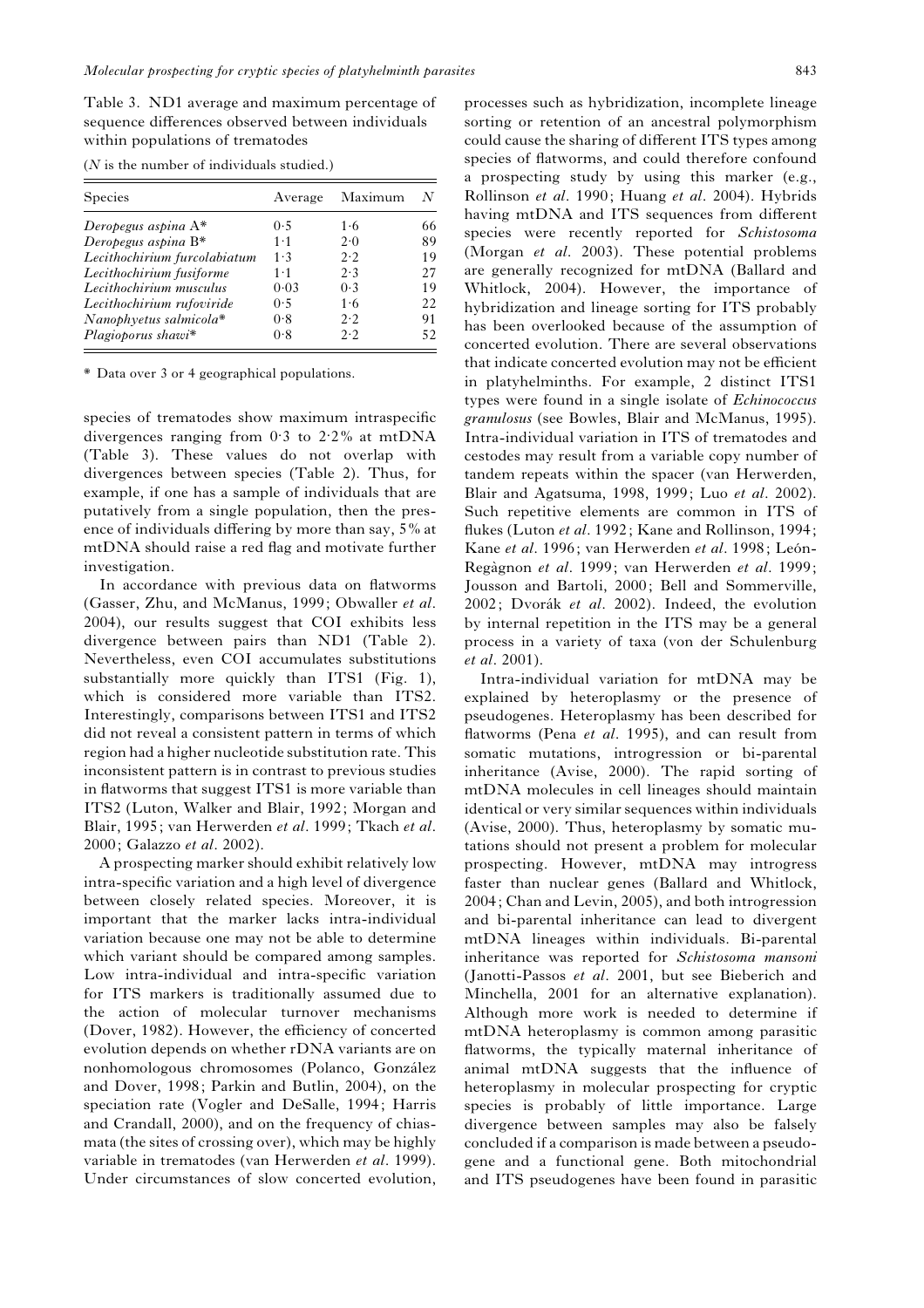#### R. Vilas, C. D. Criscione and M. S. Blouin 644

helminths (Morgan and Blair, 1998; Hugall, Stanton and Moritz, 1999; van Herwerden, Blair and Agatsuma, 2000; Obwaller et al. 2004). Because frame-shift mutations or premature stop codons are common in pseudogenes, protein-coding genes of the mtDNA can be error checked by translating the nucleotide sequence (Benasson  $et$  al. 2001). However, detection of ITS pseudogenes might be more difficult because they are not protein-coding genes.

Undetected paralogy, incomplete lineage sorting and introgressive hybridization could mislead a prospecting study using either ITS or mitochondrial sequences. However, a rapid rate of evolution is a key requirement for a prospecting marker, and the results obtained here indicate mtDNA of flukes evolves much faster than ITS. Furthermore, mtDNA generally has a smaller effective population size than nuclear genes. Given that small populations reach a state of reciprocal monophyly faster than large populations, the probability of detecting diagnostic characters between cryptic species is increased by the use of mtDNA. Thus, despite limitations, mtDNA is preferable to ITS to prospect for cryptic species of parasitic platyhelminths owing to its higher sensitivity to reveal species with recent ancestry.

R.V. was the recipient of a PD/MEC Fellowship from the European Union and the Spanish Ministry of Education and Science. C.D.C. is supported by a US Environmental Protection Agency STAR Fellowship.

### REFERENCES

- Anderson, G. R. and Barker, S. C. (1998). Inference of phylogeny and taxonomy within the didymozoidae (Digenea) from the second internal transcribed spacer ITS2 of ribosomal DNA. Systematic Parasitology 41, 87–94.
- Avise, J. C. (2000). Phylogeography : the History and Formation of Species. Harvard University Press, Cambridge, MA. USA.
- Ballard, J. W. O. and Whitlock, M. C. (2004). The incomplete natural history of mitochondria. Molecular Ecology 13, 729–744.
- Bell, A. S. and Sommerville, C. (2002). Molecular evidence for a synonymy of two species of Apatemon Szidat, 1928, A. gracilis (Rudolphi, 1819) and A. anuligerum (von Nordman, 1832) (Digenea: Strigeidae) parasitic as metacercariae in British fishes. Journal of Helminthology 76, 193–198.
- Benasson, D., Zhang, D. X., Hartl, D. L. and Hewitt, G. M. (2001). Mitochondrial pseudogenes: Evolution's misplaced witnesses. Trends in Ecology and Evolution 16, 314–321.
- Bieberich, A. A. and Minchella, D. J. (2001). Mitochondrial inheritance in Schistosoma mansoni: mitochondrial variable number tandem repeat mutation produces noise on top of the signal. Journal of Parasitology 87, 1011–1015.
- Blair, D., Agatsuma, T., Watanobe, T., Okamoto, M. and Ito, A. (1997). Geographical genetic structure

within the human lung fluke, Paragonimus westermani, detected from DNA sequences. Parasitology 115, 411–417.

Blair, D., Chang, Z., Chen, M., Cui, A., Wu, B., Agatsuma, T., Iwagami, M., Corlis, D., Fu, C. and Zhan, X. (2005). Paragonimus skrjabini Chen, 1959 (Digenea: Paragonimidae) and related species in eastern Asia: a combined molecular and morphological approach to identification and taxonomy. Systematic Parasitology 60, 1-21.

Blouin, M. S. (2002). Molecular prospecting for cryptic species of nematodes: mitochondrial DNA versus internal transcribed spacer. International Journal for Parasitology 32, 527–531.

- Bowles, J., Blair, D. and McManus, D. P. (1995). A molecular phylogeny of the genus Echinococcus. Parasitology 110, 317-328.
- Chan, K. M. A. and Levin, S. A. (2005). Leaky prezygotic isolation and porous genomes: rapid introgression of maternally inherited DNA. Evolution 59, 720–729.
- Criscione, C. D. and Blouin, M. S. (2004). Life cycles shape parasite evolution: comparative population genetics of salmon trematodes. Evolution 58, 198–202.
- Criscione, C. D., Poulin, R. and Blouin, M. S. (2005). Molecular ecology of parasites: elucidating ecological and microevolutionary processes. Molecular Ecology 14, 2247–2257.
- Després, L., Imbert-Establet, D., Combes, C. and Bonhomme, F. (1992). Molecular evidence linking hominid evolution to recent radiation of Schistosomes (Platyhelminthes: Trematoda). Molecular Phylogenetics and Evolution 1, 295–304.
- Dover, G. A. (1982). Molecular drive: a cohesive mode of species evolution. Nature, London 299, 111-117.
- Dvorák, J., Vanácová, S., Hampl, V., Flegr, J. and Horák, P. (2002). Comparison of European Trichobilharzia species based on ITS1 and ITS2 sequences. Parasitology 124, 307-313.
- Galazzo, D. E., Dayanandan, S., Marcogliese, D. J. and McLaughlin, J. D. (2002). Molecular systematics of some North American species of Diplostomum (Digenea) based on rDNA-sequence data and comparisons with European congeners. Canadian Journal of Zoology 80, 2207–2217.
- Gasser, R. B., Zhu, X. and McManus, D. P. (1999). NADH dehydrogenase subunit 1 and cytochrome c oxidase subunit I sequences compared for members of the genus Taenia (Cestoda). International Journal for Parasitology 29, 1965–1970.
- Harris, D. J. and Crandall, K. A. (2000). Intragenomic variation within ITS1 and ITS2 of freshwater crayfishes (Decapoda: Cambaridae): implications for phylogenetic and microsatellite studies. Molecular Biology and Evolution 17, 284–291.
- Haukisalmi, V., Wickström, L. M., Hantula, J. and Henttonen, H. (2001). Taxonomy, genetic differentiation and Holartic biogeography of Paranoplocephala spp. (Cestoda: Anoplocephalidae) in collared lemmings (Dicrostonyx: Arvicolinae). Biological Journal of the Linnean Society 74, 171–196.
- Hu, M., Gasser, R. B., Chilton, N. B. and Beveridge, I. (2005). Genetic variation in the mitochondrial cytochrome  $c$  oxidase subunit 1 within three species of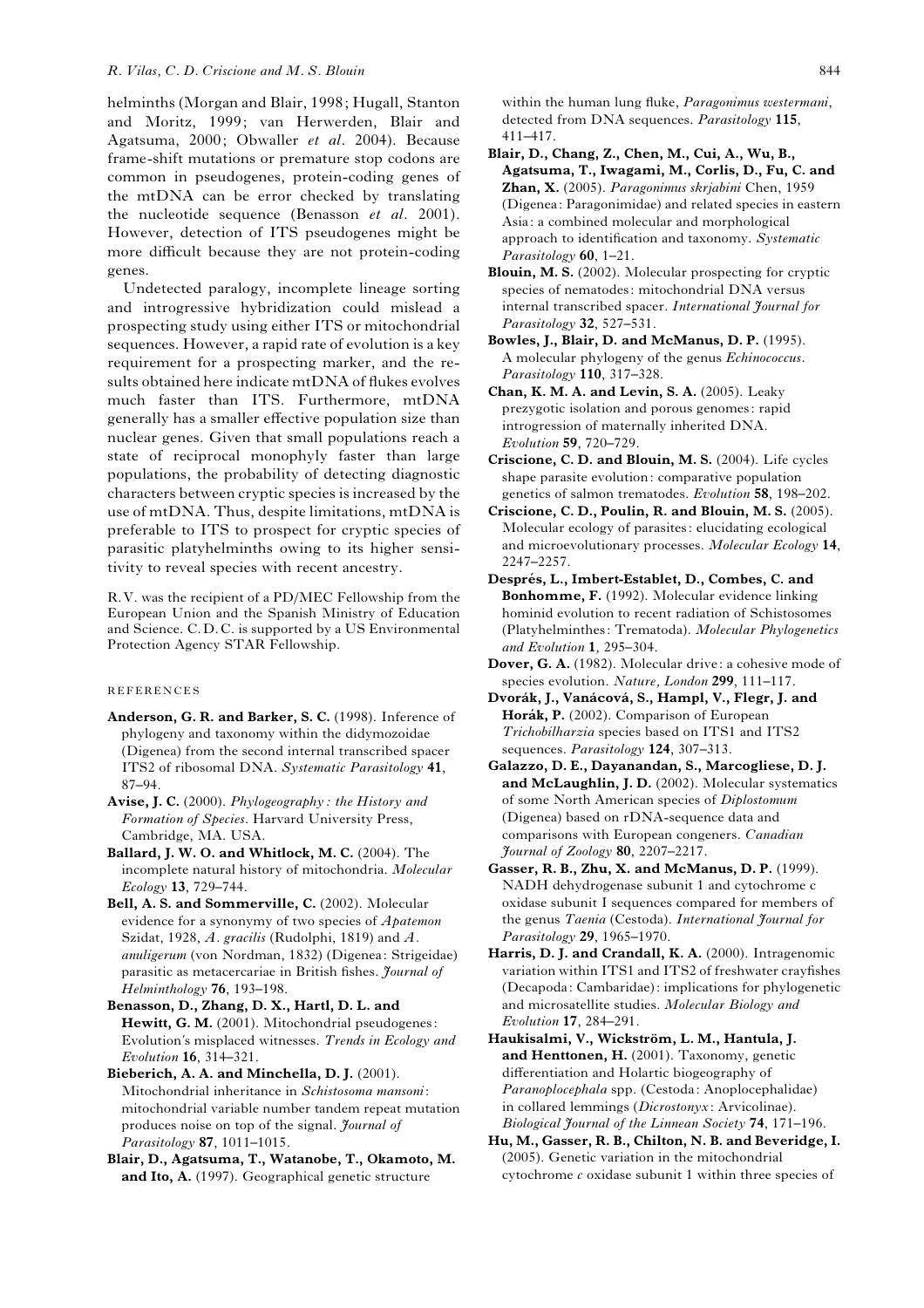Progamotaenia (Cestoda: Anoplocephalidae) from macropodid marsupials. Parasitology 130, 117–129.

Huang, W. Y., He, B., Wang, C. R. and Zhu, X. Q. (2004). Characterization of Fasciola species from Mailand China by ITS-2 ribosomal DNA sequence. Veterinary Parasitology 120, 75–83.

Hugall, A., Stanton, J. and Moritz, C. (1999). Reticulate evolution and the origins of ribosomal internal transcribed spacer diversity in apomictic Meloidogyne. Molecular Biology and Evolution 16, 157–164.

Janotti-Passos, L. K., Souza, C. P., Parra, J. C. and Simpson, A. J. G. (2001). Biparental mitochondrial DNA inheritance in the parasitic trematode Schistosoma mansoni. Journal of Parasitology 87, 79-82.

Jousson, O. and Bartoli, P. (2000). The life cycle of Opecoeloides columbellae (Pagenstecher, 1863) n.comb. (Digenea, Opecoelidae): evidence from molecules and morphology. International Journal for Parasitology 30, 747–760.

Jousson, O., Bartoli, P. and Pawlowki, J. (2000). Cryptic speciation among intestinal parasites (Trematoda: Digenea) infecting sympatric host fishes (Sparidae). Journal of Evolutionary Biology 13, 773–775.

Kane, R. A. and Rollinson, D. (1994). Repetitive sequences in the ribosomal DNA internal transcribed spacer of Schistosoma haematobium, Schistosoma intercalatum and Schistosoma mattheei. Molecular and Biochemical Parasitology 63, 153–156.

Kane, R. A., Ridgers, I. L., Johnston, D. A. and Rollinson, D. (1996). Repetitive sequences within the first internal transcribed spacer of ribosomal DNA in schistosomes contain a Chi-like site. Molecular and Biochemical Parasitology 75, 265–269.

Kostadinova, A., Herniou, E. A., Barrett, J. and Littlewood, D. T. (2003). Phylogenetic relationships of *Echinostoma rudolphi*, 1809 (Digenea: Echinostomatidae) and related genera re-assessed via DNA and morphological analysis. Systematic Parasitology 54, 159-176.

Kumar, S., Tamura, K., Jakobsen, I. B. and Nei, M. (2001). MEGA2: Molecular Evolutionary Genetics Analysis software, Arizona State University, Tempe, Arizona, USA.

León-Règagnon, V., Brooks, D. R. and Pérez-Ponce De León, G. (1999). Differentiation of Mexican species of Haematoloechus loos, 1899 (Digenea: Plagiorchiformes): molecular and morphological evidence. Journal of Parasitology 85, 935-946.

Luo, H., Nie, P., Zhang, Y. A., Wang, G. T. and Yao, W. J. (2002). Molecular variation of Bothriocephalus acheilognathi Yamaguti, 1934 (Cestoda: Pseudophyllidea) in different fish host species based on ITS rDNA sequences. Systematic Parasitology 52, 159–166.

Luton, K., Walker, D. and Blair, D. (1992). Comparisons of ribosomal internal transcribed spacers from two congeneric species of flukes (Platyhelminthes: Trematoda: Digenea). Molecular and Biochemical Parasitology 56, 323-327.

Macnish, M. G., Morgan-Ryan, U. M., Monis, P. T., Behnke, J. M. and Thompson, R. C. A. (2002). A molecular phylogeny of nuclear and mitochondrial sequences in *Hymenolepis nana* (Cestoda) supports the existence of a cryptic species. Parasitology 125, 567-575. Morgan, J. A. T. and Blair, D. (1995). Nuclear rDNA ITS sequence variation in the trematode genus Echinostoma: an aid to establishing relationships within the 37-collar spine group. Parasitology 111, 609-615.

Morgan, J. A. T. and Blair, D. (1998). Relative merits of nuclear ribosomal internal transcribed spacer and mitochondrial CO1 and ND1 genes for distinguishing among Echinostoma species (Trematoda). Parasitology 116, 289–297.

Morgan, J. A. T., DeJong, J., Lwambo, J. S., Mungai, B. N., Mkoji, G. M. and Loker, E. S. (2003). First report of a natural hybrid between Schistosoma mansoni and S. rodhaini. Journal of Parasitology 89, 416-418.

Obwaller, A., Schneider, R., Walochnik, J., Gollackner, B., Deutz, A., Janitschke, K., Aspöck, H. and Auer, H. (2004). Echinococcus granulosus strain differentiation based on sequence heterogeneity in mitochondrial genes of cytochrome c oxidase-1 and NADH dehydrogenase-1. Parasitology 128, 569–575.

Parkin, E. J. and Butlin, R. K. (2004). Within and between-individual sequence variation among ITS1 copies in the meadow grasshopper Chorthippus parallelus indicates frequent intrachromosomal gene conversion. Molecular Biology and Evolution 21, 1595–1601.

Polanco, C., González, A. I. and Dover, G. A. (1998). Multigene family of ribosomal DNA in Drosophila melanogaster reveals contrasting patterns of homogenization for IGS and ITS spacer regions. A possible mechanism to resolve this paradox. Genetics 149, 243–256.

Pena, H. B., de Souza, C. P., Simpson, A. J. G. and Pena, S. D. J. (1995). Intracellular promiscuity in Schistosoma mansoni: Nuclear transcribed nuclear sequences are part of a mitochondrial minisatellite region. Proceedings of the National Academy of Sciences, USA 92, 915–919.

Rollinson, D., Walker, T. K., Knowles, R. J. and Simpson, A. J. G. (1990). Identification of schistosome hybrids and larval parasites using rRNA probes. Systematic Parasitology 15, 65–73.

Scholz, T., Skeriková, A., Shimazu, T. and Grygier, M. J. (2004). A taxonomic study of species of Bothriocephalus Rudolphi, 1808 (Cestoda: Pseudophyllidea) from eels in Japan: morphological and molecular evidence for the occurrence of B. claviceps (Goeze, 1782) and confirmation of the validity of B. japonicus Yamaguti, 1934. Systematic Parasitology 57, 87–96.

Thompson, R. C. A. and McManus, D. P. (2002). Towards a taxonomic revision of the genus Echinoccocus. Trends in Parasitology 18, 452–457.

Tkach, V. V., Pawlowski, J. and Sharpilo, V. P. (2000). Molecular and morphological differentiation between species of the Plagiorchis vespertilionis group (Digenea, Plagiorchiidae) occurring in European bats, with a re-description of P. vespertilionis (Müller, 1780). Systematic Parasitology 47, 9–22.

van Herwerden, L., Blair, D. and Agatsuma, T. (1998). Intra- and inter-specific variation in nuclear ribosomal internal transcribed spacer 1 of the Schistosoma japonicum species complex. Parasitology 116, 311-317.

van Herwerden, L., Blair, D. and Agatsuma, T. (1999). Intra- and interindividual variation in ITS1 of Paragonimus westermani (Trematoda: Digenea) and